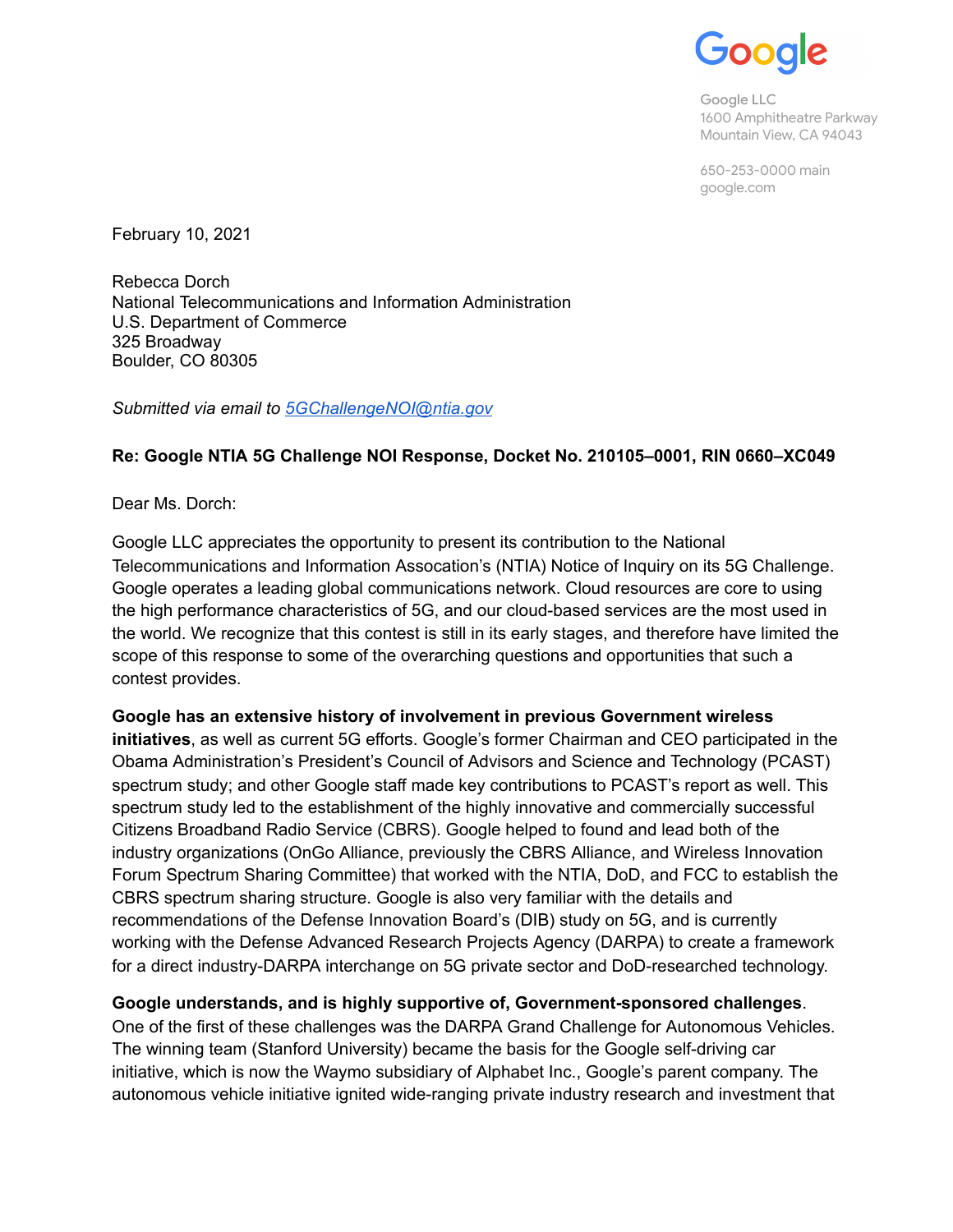

Docket No. 210105–0001, RIN 0660–XC049 Page 2

is now moving to successful commercialization, even providing commercial ride-hailing service in several cities. The experience of taking this project from a DARPA contest "winner" to a transformative technology demonstrates an institutional skillset that Google can provide to NTIA for this contest.

#### **The focus should be on commercial adoption of the eventual open source solution**.

Google has an established track record of innovating within, fostering, and contributing to open source communities (examples include incubating and launching Kubernetes and, more recently, Istio). Based on that experience, we believe the ultimate goal of this contest should not be to declare a winner. Rather, it should be to establish a vibrant and self-sustaining ecosystem that will support, maintain, and enhance an open source solution that benefits technology vendors and customers with accelerated innovation and enhanced security. This requires commercial adoption of the resulting product(s). In addition to traditional mobile networks as customers for these products, DoD is an influential 5G adopter for both administrative and tactical uses, and so are private 5G networks, industrial Internet of things (IIoT) users, real estate companies, and myriad other parties that will make up a much more heterogeneous 5G ecosystem. Therefore, NTIA should contemplate the widest range of application and deployment scenarios in structuring the contest.

Commercial adoption also requires a competitive support ecosystem. To rival proprietary products and be viable in the market, open source products must have a competitive support infrastructure. Therefore, the contest should consider ensuring a competitive support structure of cloud service providers, professional service providers, maintenance, and the entire gamut of services required to achieve low-risk commercial use.

### **A public-private partnership (PPP) is an optimal way to execute the vision of this contest.**

Successful adoption of open source 5G will require concerted action by both industry and the Government. This dual responsibility should be reflected in how the contest is structured and completed. To that end, the PPP framework has many advantages to the success of this effort:

- Industry can interact directly with the NTIA in developing the contest framework, metric and qualitative criteria, and other aspects of the contest;
- Industry can provide its assessment of the key obstacles to the NTIA's and DoD's objectives in this concept and 5G more generally (for example, Google was a member of the successful DARPA Spectrum Challenge II Advisory Board);
- Industry may be able to provide resources to reduce obstacles to participation;
- Industry may choose to provide additional incentives to participation, either jointly with the Government or as separate awards;
- Industry has knowledge to identify the key issues in making such a large-scale solution deployable; the experience of industry in deploying large-scale, ubiquitous services, such as search, email, and retail, is essential to this effort; industry (including Google) has deep experience in optimizing deployments in ways that could be utilized for the Government's benefit;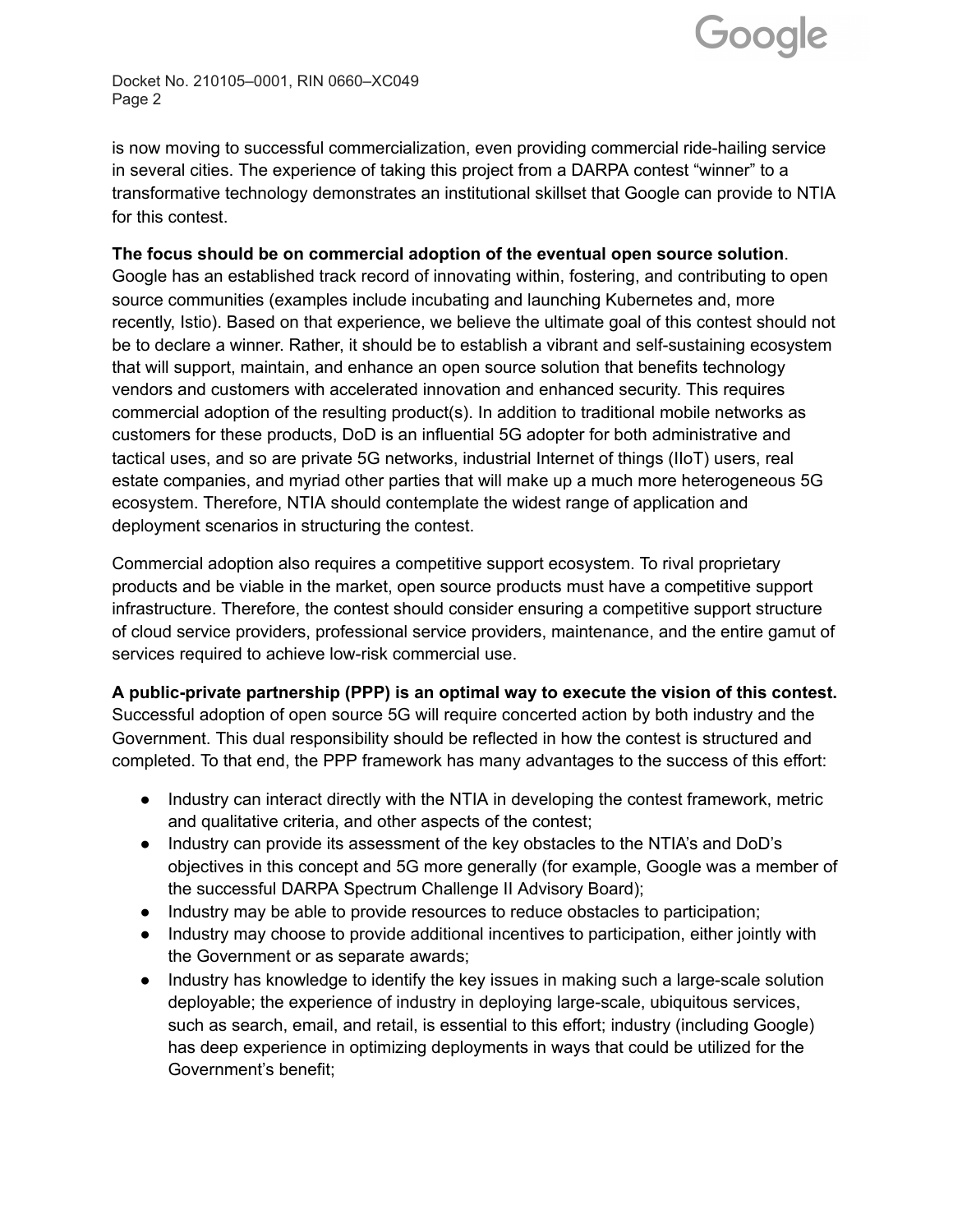

Docket No. 210105–0001, RIN 0660–XC049 Page 3

- Industry support during the formulation of the contest provides participants confidence that the outcome will be meaningful in terms of follow-on opportunities for the open source solution; industry involvement furthermore supports the critical belief among participants that the conclusion of the contest is the beginning of technological advancement, not the end of it. That goal is best achieved through industry commercialization of this product, for no Government contest can by itself achieve this; and
- Obtaining the industry's, and the entire wireless ecosystem's, perspective early in the process, and then continuing to reflect it in the challenge will enhance 5G security through both reflecting the industry security experience, and increasing the likelihood and extent of the open source solution adoption.

**There are critical attributes of a 5G open source solution.** It would be premature to assign a specific metric or criteria to each of the following attributes. However, these attributes are central to the ultimate adoption of open source 5G software, and must be reflected in the criteria for this contest. As the contest concept is further refined, Google would be pleased to have the opportunity to further clarify these attributes. As discussed in the preceding paragraph, the PPP is an advantageous framework in which to develop definitions and metrics of success.

- **Portability:** There is little benefit in replacing a proprietary core framework with an open source framework that is itself tethered to a single, proprietary support infrastructure. There are standards and modern architectural approaches (e.g., cloud-native) for products that provide high degrees of portability across computing platforms, and these standards should be reflected in the competition. Similarly, the interfaces to the non-software aspects of the 5G system should be as portable as possible, such as provided by ORAN, or other applicable and widely-adopted standards.
- **Security:** Security is one of the driving factors in DoD's interest in an open source solution, so those components should be open and inspectible wherever possible. Unfortunately, security is not often amenable to a metric ranking and quantification of solutions. It is therefore important that the widest range of "best practices" by industry be reflected in any competitive bid, including the use of open source security solutions. Deployers and operators of Internet service are constantly developing and refining these best practices and are best-positioned to define this attribute, as previously discussed in the section on partnerships.
- **Automated Deployment, Configuration, and Operation:** Current mobile systems require extensive and ongoing human interaction to be deployed, configured, and operated. No matter how secure the underlying code might be, the large number of staff with direct access to the network, the control framework, and even the encryption tools are themselves each a major security concern. Additionally, the high cost of managing these networks makes their adoption less practical and scalable, even for DoD. The open source solution should not replicate this condition. Rather, modern cloud technology, such as that developed by Google and other major U.S. cloud vendors, operates millions of compute cores without direct human involvement. Achieving this level of secure automation must be a fundamental objective of the contest.